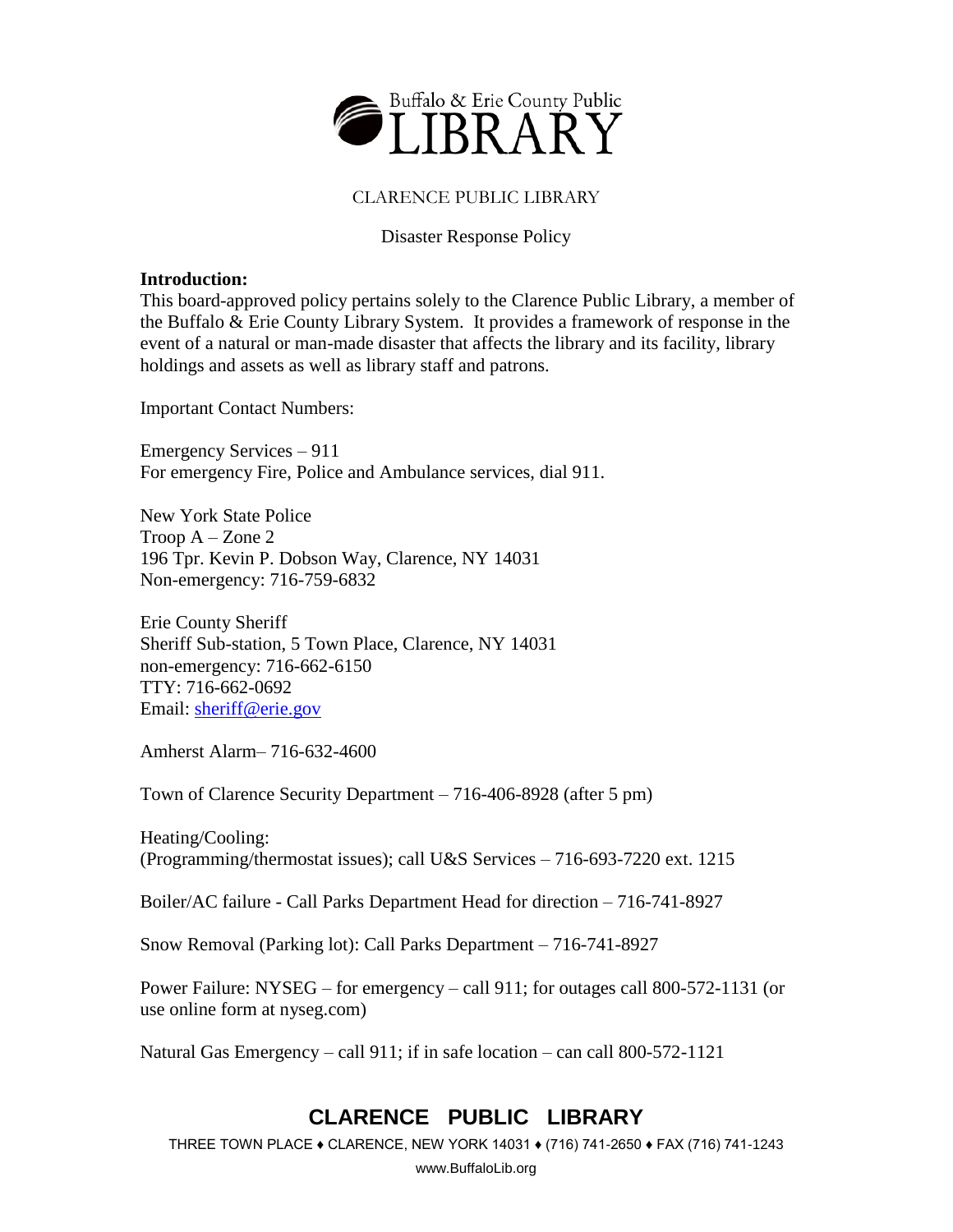

Internet/Phone – Spectrum – 1-855-878-2147; Network Support (Central Library) – 716- 858-6849

Phone (Internal phone network/voicemail/phone greeting) – Rel-Comm – 716-204-4444

Highway Department: (Issues relating to traffic signage in parking lot or to report broken or unreadable signage): 716-741-3210

Other Building Emergencies: Engineering Department – 716-741-8952; Town Supervisor's Office – 716-741-8930

Emergency Procedures:

Fire Alarm Procedures:

The fire alarm can be triggered by smoke detectors, activation of the sprinkler system, or by pulling one of the red alarm boxes located throughout the building.

When the fire alarm goes off a loud alarm and strobe lights within the building will be activated. Amherst Alarm will automatically receive a signal. They will call the library. The Clarence Center Fire Department will be dispatched unless someone at the library verifies that it is a false alarm and can provide the current password. Note: It is the responsibility of the Director (or if the Director is not present, then the Librarian-in-Charge) to follow the following procedure.

- If there is any doubt about why the alarm has gone off, evacuate all patrons, volunteers and staff from the building and wait for the arrival of the fire department.
	- $\checkmark$  Safety is the first priority. Do not stay in the building. Do not wait for Amherst Alarm to call. Do not reenter the building.
	- $\checkmark$  If possible, a staff member exiting through the mechanical room should press the red "Boiler Shutdown" and "Fan Shutdown" buttons to shut down the heating and cooling system.
- If an alarm box has been pulled by accident and you are certain there is no danger and you wish to silence the alarm yourself:
	- $\checkmark$  Inform Amherst Alarm that an alarm box was pulled accidentally
	- $\checkmark$  Open the alarm panel in the lobby using the key that is kept at the circulation desk. Double check the zone in which the alarm originated. Press the "Alarm Silence" button.

## **CLARENCE PUBLIC LIBRARY**

THREE TOWN PLACE ♦ CLARENCE, NEW YORK 14031 ♦ (716) 741-2650 ♦ FAX (716) 741-1243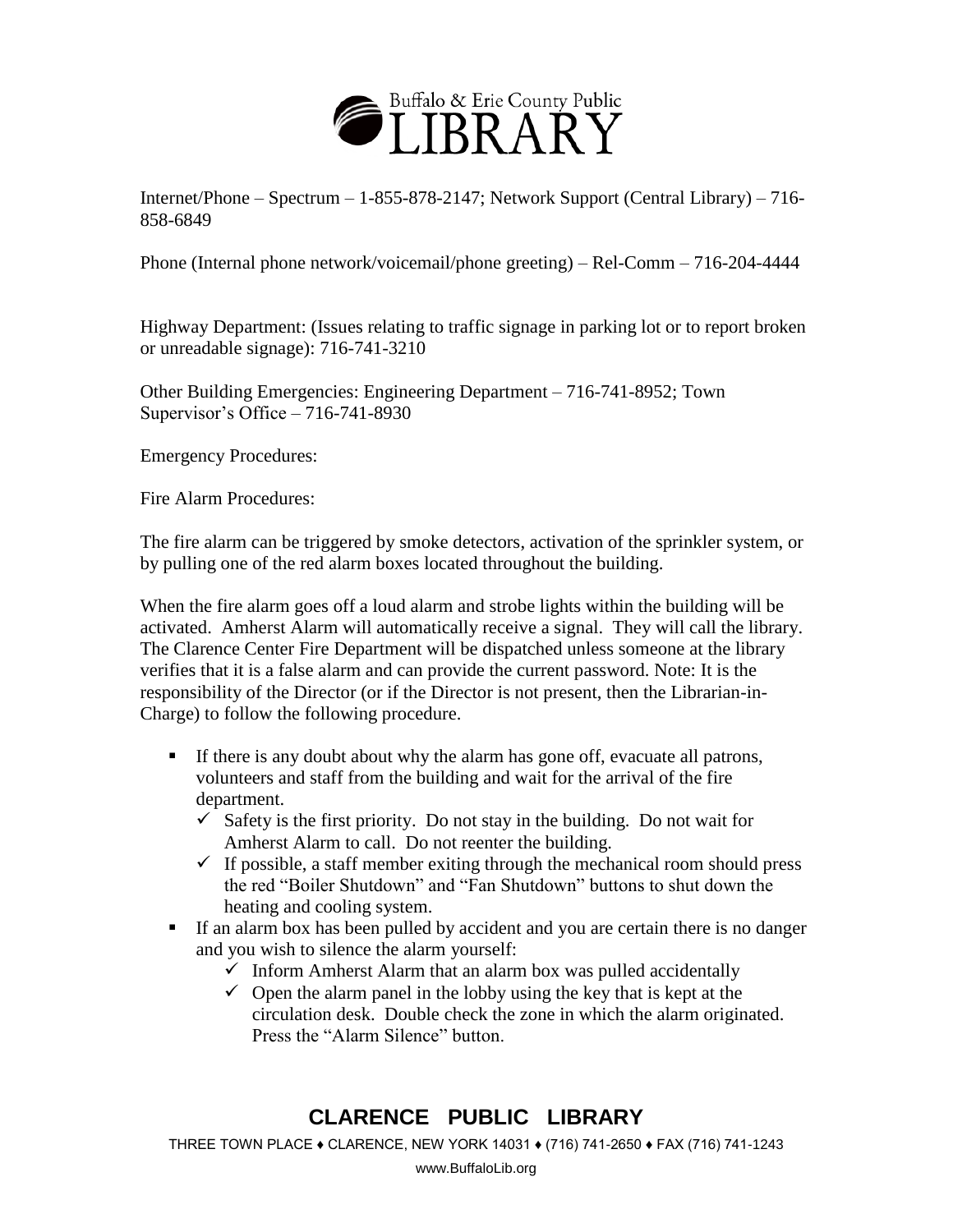

- Reset the box that was pulled by opening it with a screwdriver, resetting the switch and closing the box. There should be a small screwdriver kept in a drawer at the front desk.
- $\checkmark$  Before resetting the alarm panel in the lobby, make sure the fire department has given the all-clear. Then press the "Reset" button.
- $\checkmark$  Go to the security panel at the staff entrance and enter the code to reset that alarm as well.
- If there is a fire detected, the Director or designee should call 911.
	- $\checkmark$  Evacuate all staff and library patrons from the building.
	- $\checkmark$  If Director and/or designee determines a fire is able to be contained and extinguished they shall proceed to do so using the closest fire extinguisher (**locations include meeting room, self check #1, children's area, magazine/quiet zone, office, staff lounge, boiler room**). (See Emergency Lighting & Fire Extinguisher checklist below)

# **Emergency Lighting**

# **&**

# **Fire Extinguisher Checklist**

| <b>STROBE LIGHTS</b> | <b>JAN</b> | <b>FEB</b> | <b>MAR</b> | <b>APR</b> | <b>MAY</b> | <b>JUN</b> | <b>JUL</b> | <b>AUG</b> | <b>SEP</b> | OCT | <b>NOV</b> | $\rm DEC$ |
|----------------------|------------|------------|------------|------------|------------|------------|------------|------------|------------|-----|------------|-----------|
| A Meeting Room #1    |            |            |            |            |            |            |            |            |            |     |            |           |
| B Meeting Room #2    |            |            |            |            |            |            |            |            |            |     |            |           |
| C Men's Lavatory     |            |            |            |            |            |            |            |            |            |     |            |           |
| D Women's Lavatory   |            |            |            |            |            |            |            |            |            |     |            |           |
| E Video Area         |            |            |            |            |            |            |            |            |            |     |            |           |
| F Quiet Zone         |            |            |            |            |            |            |            |            |            |     |            |           |
| G Children's area    |            |            |            |            |            |            |            |            |            |     |            |           |
| H Nonfiction area    |            |            |            |            |            |            |            |            |            |     |            |           |
| I Entry              |            |            |            |            |            |            |            |            |            |     |            |           |
| J Lobby              |            |            |            |            |            |            |            |            |            |     |            |           |
| K Circulation Desk   |            |            |            |            |            |            |            |            |            |     |            |           |

# **CLARENCE PUBLIC LIBRARY**

THREE TOWN PLACE ♦ CLARENCE, NEW YORK 14031 ♦ (716) 741-2650 ♦ FAX (716) 741-1243

www.BuffaloLib.org